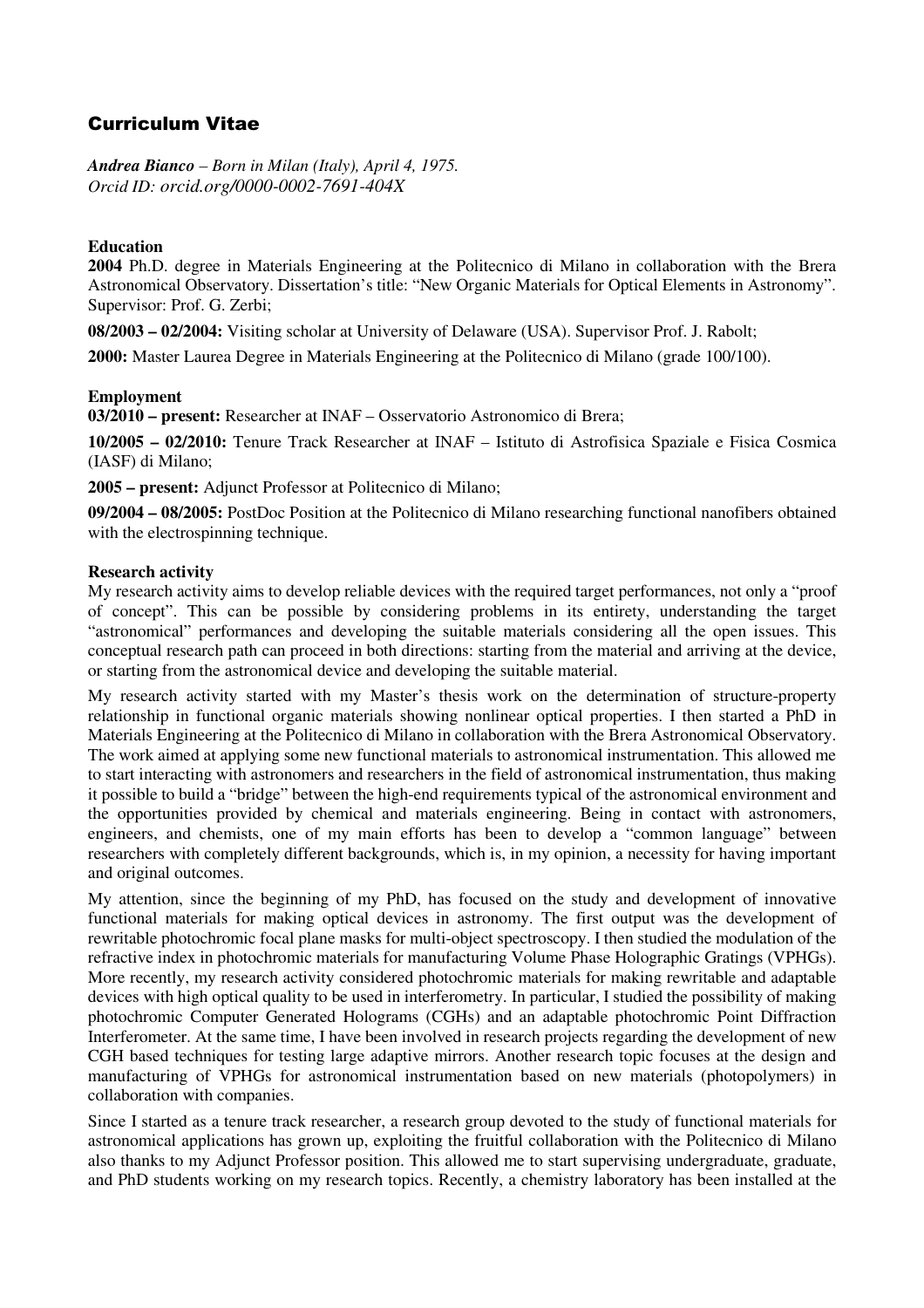Brera Astronomical Observatory in order to cover all the stages in development of the materials and astronomical devices.

#### **Scientific Production**

The next table summarizes the scientific production:

| Total number of papers in refereed journals (review paper)           | 64 (4)    |
|----------------------------------------------------------------------|-----------|
| H-index (source SCOPUS/Google Scholar)                               | 19/22     |
| Total number of citations (source SCOPUS/Google Scholar)             | 1150/1364 |
| Proceeding (SPIE, IEEE, $\dots$ )                                    | 83        |
| Number of talks at international conferences and workshops (invited) | 32 (7)    |
| Patents                                                              |           |

#### **Invited Talks**

*Advances in photochromic computer-generated holograms* SPIE Optics + Optoelectronics, Holography: Advances and Modern Trends, 1 – 4 April 2019, Prague (Czech Republic)

*Photochromic materials: the tool for making a reconfigurable platform for rewritable phase and amplitude holograms* Optical MicroSystem (OMS'17), 11 – 14 September 2017, Anacapri (Italy)

*New photosensitive systems for volume phase holography,* SPIE Optics + Optoelectronics, Holography: Advances and Modern Trends, 24 – 27 April 2017, Prague (Czech Republic)

*Photochromic materials for astronomy: the role of molecular spectroscopy,*  $33<sup>rd</sup>$  European Congress on Molecular Spectroscopy, 30 July – 4 August 2016, Szeged (Hungary)

*Materials for VPHGs: practical considerations in the case of astronomical instrumentation,* SPIE 2012 Astronomical Telescopes + Instrumentation, 1–6 July 2012, Amsterdam, (Netherlands)

*New Opportunities with Photochromic Materials: Beyond the Change of Color, International Conference on* Nanomaterials and Nano Ethics, 1 – 3 December 2011, Lahore (Pakistan)

*Organic Photochromic Materials for Astronomical Applications*, OPTICON Key Technology Network Workshop, 20-21 October 2005, Rome (Italy)

#### **Selected publications:**

- [1] Quintavalla, M., Baratto, M., Natali, D., Bonora, S., Bertarelli, C.., Bianco, A., "Fully Organic Photocontrolled Deformable Mirror," Adv. Opt. Mater. **6**(19), 1800361, (2018).
- [2] Pariani, G., Castagna, R., Oggioni, L., Colella, L., Nardi, A., Anzani, S., Bertarelli, C.., Bianco, A., "Adaptable Microcontact Printing via Photochromic Optical-Saturable Lithography," Adv. Mater. Technol. **3**(3), 1700325 (2018).
- [3] Oggioni, L., Toccafondi, C., Pariani, G., Colella, L., Canepa, M., Bertarelli, C.., Bianco, A., "Photochromic Polyurethanes Showing a Strong Change of Transparency and Refractive Index," Polymers **9**(9), 462 (2017).
- [4] Pariani, G., Quintavalla, M., Colella, L., Oggioni, L., Castagna, R., Ortica, F., Bertarelli, C.., Bianco, A., "New Insight into the Fatigue Resistance of Photochromic 1,2-Diarylethenes," J. Phys. Chem. C **121**(42), 23592–23598 (2017).
- [5] Bianco, A., Ferrari, G., Castagna, R., Rossi, A., Carminati, M., Pariani, G., Tommasini, M.., Bertarelli, C., "Light-induced dipole moment modulation in diarylethenes: a fundamental study," Phys. Chem. Chem. Phys. **18**(45), 31154–31159 (2016).
- [6] Zanutta, A., Orselli, E., Fäcke, T.., Bianco, A., "Photopolymeric films with highly tunable refractive index modulation for high precision diffractive optics," Opt. Mater. Express **6**(1), 252–263 (2016).